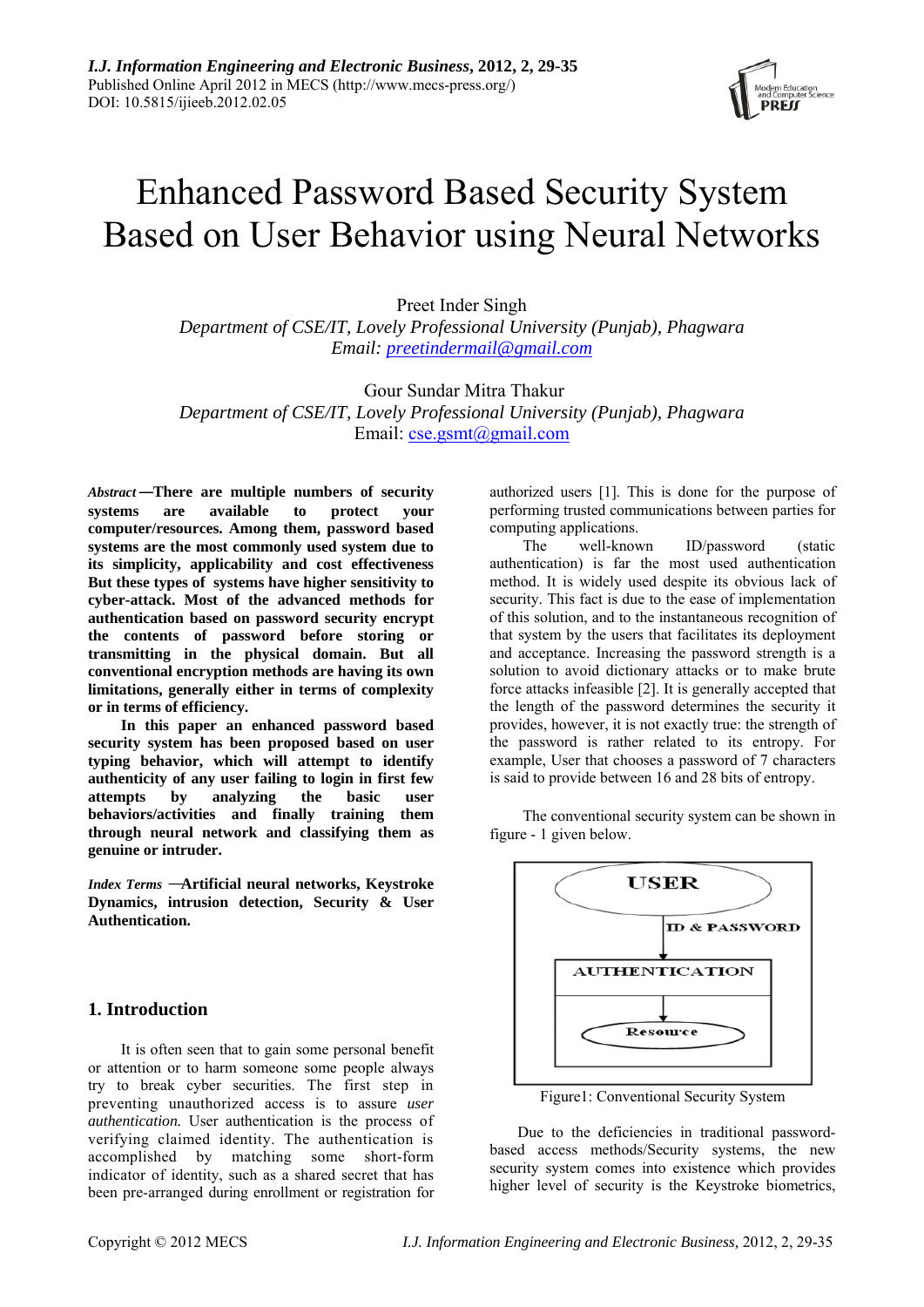which seeks to identify individuals by their typing characteristics [3].

Conventionally, user authentication is categorized into three classes [4]:

- Knowledge based,
- Object or Token based,
- Biometric based.

The knowledge-based authentication is based on something one knows and is characterized by secrecy. The examples of knowledge-based authenticators are commonly known passwords and PIN codes. The object-based authentication relies on something one has and is characterized by possession.

Behavioral characteristics are related to what a person does, or how the person uses the body. Voiceprint, traditional keys to the doors can be assigned to the object-based category. Usually the token-based approach is combined with the knowledgebased approach. An example of this combination is a bankcard with PIN code. In knowledge-based and object-based approaches, passwords and tokens can be forgotten, lost or stolen. There are also usability limitations associated with them. For instance, managing multiple passwords / PINs, and memorizing and recalling strong passwords are not easy tasks. Biometric-based person recognition overcomes the above mentioned difficulties of knowledge-based and object based approaches. The following figure - 2 shows the different classification of user authentication methods.



Figure2: Classification of User Authentication approaches

Biometrics technologies are gaining popularity due to the reason that when used in conjunction with traditional methods of authentication they provide an extra level of security. Biometrics involves something a person is or does. These types of characteristics can be approximately divided into physiological and

behavioral types [4]. Biometric technologies are defined as automated methods of verifying or recognizing the identity of a living person based on physiological or behavioral characteristics [5]. Physiological characteristics refer to what the person is, or, in other words, they measure physical parameters of a certain part of the body. Some examples are Fingerprints, Hand Geometry, Vein Checking, Iris Scanning, Retinal Scanning, Facial Recognition, recognition, Signature Recognition, Mouse Dynamics and keystroke dynamics, are good examples of this group.

Keystroke dynamics is considered as a strong behavioral Biometric based Authentication system [6]. It is a process of analyzing the way a user types at a terminal by monitoring the keyboard in order to identify the users based on habitual typing rhythm patterns. Moreover, unlike other biometric systems, which may be expensive to implement, keystroke dynamics is almost free as the only hardware required is the keyboard.

A person's identity is checked in the verification case. If the user behavior is matched with the existing parameters then the login is successful otherwise the login is unsuccessful. If a person tries number of times then after three unsuccessful attempts the system is automatically locked [7].

The ultimate level of security can be achieved with the help of keystroke dynamic only if when combine all the parameters/features like key code, two keystroke latencies, three keystroke latencies and key duration. This approach can be used to improve the usual login-password authentication when the password is no more a secret [9].

The remainder of this paper is organized as follows: Section 2 gives an enhanced method of password based security system. Section 3 describes the experimental results. Section 4 presents the advantages of the proposed system. Conclusion is given in the final section.

#### **2. Proposed security system**

In this proposed model the different behaviors in entering passwords are recoded as per the above mention criteria. A sample dataset will be prepared by recoding some attempts by authentic as well as nonauthentic user in any simple password based user authentication system because for known regularlytyped strings (e.g., username and password), such features are quite consistent. Then those data are to be trained using Feed Forward Neural Network to classify authentic and non-authentic user. After that the trained network will be used to identify authentic or nonauthentic user based on his runtime behavior in time of entering password.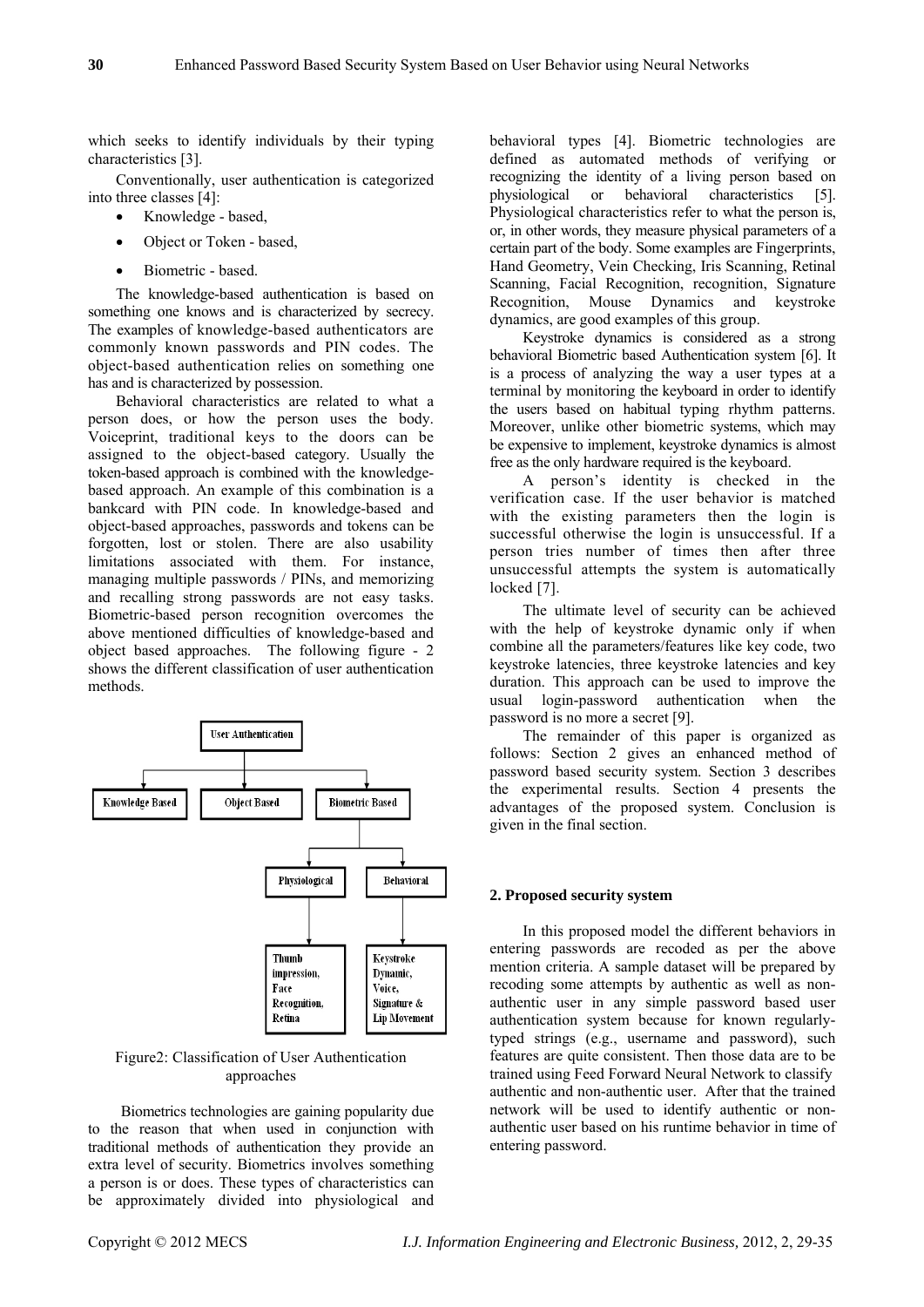#### **2.1 Password based behavioral characteristics**

In the behavior keystroke dynamics, behavior of the user password is checked by the system at the real time i.e while entering the password. It includes the multiple parameters to check the behavior of the user like total time to enter password, average time in all the attempts, latency between two characters, latency between three characters, deviation from the original/last attempt password, number of times Shift/Caps used to enter the uppercase letter, time between the two passwords attempts, if in first time behavior of user/person does not match with the existing behavior/rhythm etc. It is noted that the behavior of the users are different from one another while entering the password in real time.

## **2.2 Neural network**

Artificial Neural Network is an information processing paradigm that is inspired by the way biological nervous systems, such as the brain, process information. The key element of this paradigm is the novel structure of the information processing system. It is composed of a large number of highly interconnected processing elements (neurons) working in unison to solve specific problems [7].

MLP neural network and RBF networks have become the most widely used network architectures in pattern classification problems. The general difference between the two neural networks is that MLP is a more distributed approach compared to RBF, which only responds to a limited section input space [8].

## **2.3 Neural network's features suitable for security systems**

Neural network has the tremendous property of learning from the environment which is suitable for security systems. Learning can be fall into two categories i.e Supervised learning and Unsupervised learning. Neural network can use a set of observations to solve the task in an optimal sense. It is the branch of artificial intelligence (AI).

### **2.4 Training and testing with feed-forward neural network**

A multilayer perceptron in Weka is a feed forward artificial neural network model that maps sets of input data onto a set of appropriate output. Feed Forward architecture is used in this paper as shown in figure - 3. This neural network is formed in three layers, called the input layer, hidden layer, and output layer. Each layer consists of one or more nodes, represented in this diagram by the small circles. The lines between the nodes indicate the flow of information from one node to the next. In this particular type of neural network, the information flows only from the input to

the output. The nodes of the input layer are passive, meaning they do not modify the data. They receive a single value on their input, and duplicate the value to their multiple outputs. In comparison, the nodes of the hidden and output layer are active. The values entering a hidden node are multiplied by weights; a set of predetermined number is stored in the program. The weighted inputs are then added to produce a single number (output).





### **2.5 Transfer function: Sigmoid function**

Sigmoid function, mathematically described by the equation  $S(x) = 1/(1+e^{-\lambda x})$ , having several advantages like, (1) Soft limiter, i.e. having sensitivity w.r.t variation in input. (2) Mathematical model of biological neuron, firing phenomenon the characteristic is appearing like sigma function. It derivative is easily available which is required in learning process,  $S'(x) =$  $s(x)$  [1 - s (x)] [7].

## **2.6 Authentication process**

At the real-time user enter his/her ID and Password to enter into their account and to access the resources as shown in figure 5. Login information may have various types of information like strings, characters (Block/Small letters) or any alpha numeric data. This information is then matched with the saved login behavior of the user. If this information is matched with the saved login behavior then the login is successful otherwise the login is unsuccessful. This includes the various logical parameters like Number of trails, Length of password, Time taken to insert the password, Time taken to reenter the password if in first attempt password is wrong, Deviations from the first attempt password, If the password is in the capital letter; whether Shift is used or not, If the password is in the capital letter; whether Caps Lock is used or not.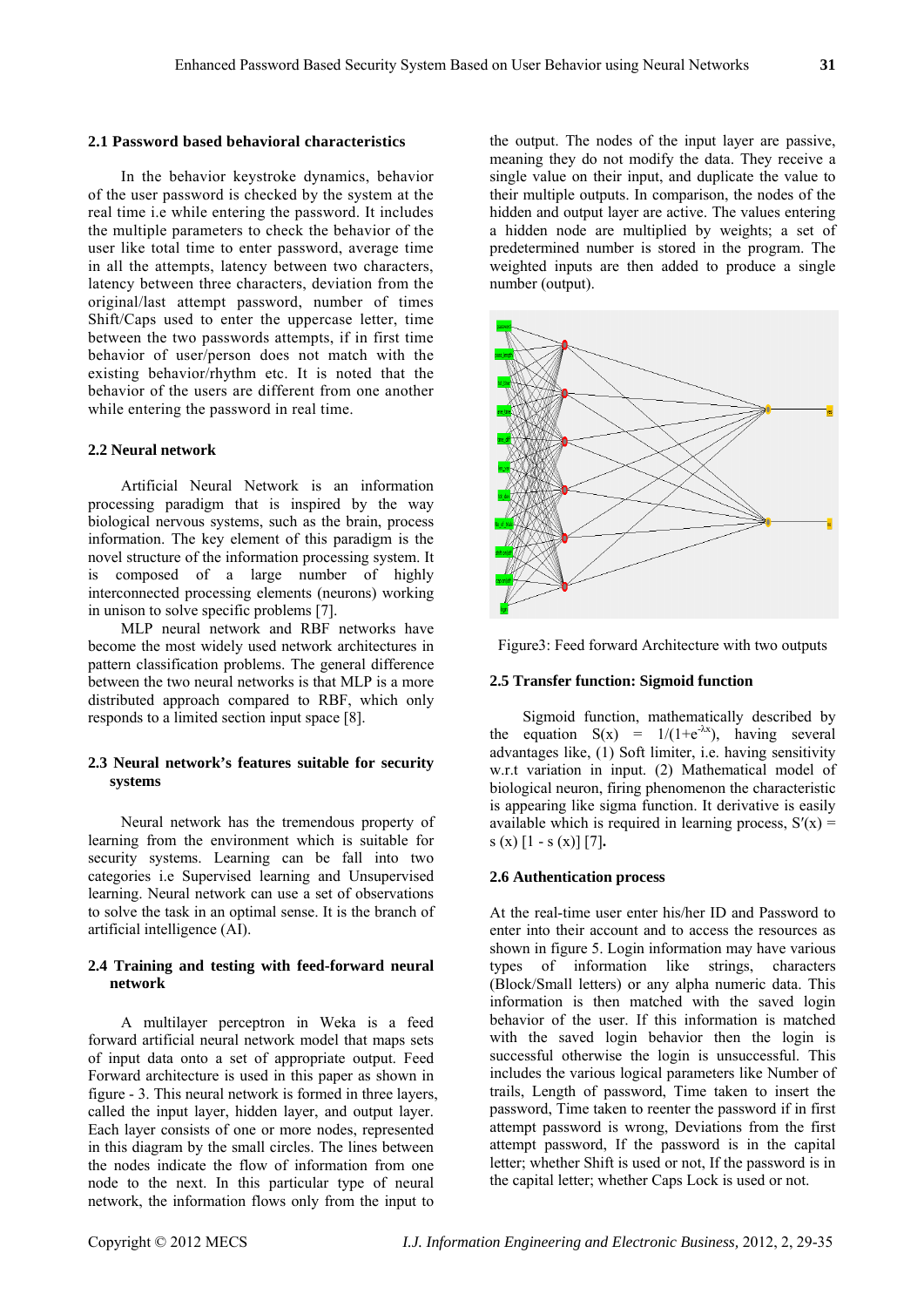These parameters are forming a hierarchical structure to enhance the speed of computation and saving the unnecessary involvement of other inner layer modules associated with this security system. These layers logically define the types of activity with knowing the contents of password & behavior of entering the password. Neural network based authentication is the innermost layer, which is taking care of contents available with the password as shown in Figure - 4.





### **2.7 Hierarchical structure of security**

In this method a multilayer, multi-parametric security system has developed. In most of the public oriented services there are service providers along with service users. Each party wanted to allocated a security means to protect their resource. Hence for each case a separate password provision can be allocated. To provide the intruder detection several parameters can taken as measuring consideration likes,

- i. Number of trails.
- ii. Length of password.
- iii. Time taken to insert the password.
- iv. Time taken to reenter the password if in first attempt password is wrong.
- v. Deviations from the first attempt password.
- vi. If the password is in the capital letter, whether Shift is used or not.
- vii. If the password is in the capital letter, whether Caps Lock is used or not.

These parameters can surely help to define the activity as normal or intrusion users. When intrusion declared, to protect the resource, security environment not allow entering the password further. The other benefit of this facility is, when the right person will try to access the resource, system will not permit to enter

the password hence an auto- information mechanism about intrusion available to right user**.** 

# **3. Experimental results**

#### **3.1 Tools of data collection**

Data is collected in real time using *Visual Basic 6.0* as a front end and *Microsoft Access 2003.* This includes the various logical parameters as received from the intruders intending to breach our security setup.



Figure 5: Sample Login Window

| Microsoft Access - [login2 : Table]                                                  |                                                                                                                                     |               |         |                |          |                     |                |      |       |            |
|--------------------------------------------------------------------------------------|-------------------------------------------------------------------------------------------------------------------------------------|---------------|---------|----------------|----------|---------------------|----------------|------|-------|------------|
| łπ<br>File<br>Edit<br>Window<br>Help<br>View<br>Format<br>Records<br>Tools<br>Insert |                                                                                                                                     |               |         |                |          |                     |                |      |       |            |
|                                                                                      | $\frac{Z}{A}$<br>ولا<br>y<br>Y<br>$\mathbf{K}$<br>$\frac{A}{Z}$<br>A > × □ 2 · 0 。<br>Ю<br>Q<br>$\triangledown$<br>A<br>₫<br>Ы<br>り |               |         |                |          |                     |                |      |       |            |
|                                                                                      | id                                                                                                                                  | pass          | passlen | totaltime      | status   | avgtime             | tdiff          | st   | Idiff | geniun     |
|                                                                                      | I                                                                                                                                   | PreetSinghabC | 13      | 5              | Yes      | 0.38461538461538464 | 5              | Ñ    | 13    | JEN        |
|                                                                                      | 2                                                                                                                                   | PreetsinghabC | 13      | 9              | Intruder | 0.69230769230769229 | 4              | 32   | Ñ     | <b>NOT</b> |
|                                                                                      |                                                                                                                                     | P             | 1       | $\overline{c}$ | Intruder | 2                   | 7              | 1231 | $-12$ | <b>NOT</b> |
|                                                                                      | 2                                                                                                                                   | PreetSinghabC | 13      | 4              | Intruder | 0.30769230769230771 | $\overline{2}$ | 1199 | 12    | <b>NOT</b> |
|                                                                                      | 2                                                                                                                                   | PreetSinghabC | 13      | 8              | Intruder | 0.61538461538461542 | 4              | ٥    | Ō     | <b>NOT</b> |
|                                                                                      | $\overline{2}$                                                                                                                      | PreetSinghabC | 13      | 6              | Intruder | 0.46153846153846156 | $\cdot$        | Ō    | Ō     | <b>NOT</b> |
|                                                                                      | 3                                                                                                                                   | PreetSinghabC | 13      | 4              | Yes      | 0.30769230769230771 | 4              | Ō    | 13    | JEN        |
|                                                                                      | 3                                                                                                                                   | PreetSinghabC | 13      | 6              | Intruder | 0.46153846153846156 | <sup>2</sup>   | Ō    | Ñ     | <b>NOT</b> |
|                                                                                      | 4                                                                                                                                   | PreetSinghabC | 13      | 4              | Yes      | 0.30769230769230771 | 4              | Ō    | 13    | JEN        |
|                                                                                      | 4                                                                                                                                   | PreetSinghabC | 13      | 6              | Intruder | 0.46153846153846156 | $\overline{2}$ | ĥ    | ſ     | <b>NOT</b> |
|                                                                                      | 4                                                                                                                                   | PrretSinghabC | 13      | 8              | Intruder | 0.61538461538461542 | $\overline{2}$ | 13   | O     | <b>NOT</b> |
|                                                                                      | 4                                                                                                                                   | PrEEtSinghabC | 13      | 7              | Intruder | 0.53846153846153844 | $\cdot$        | 77   | Ō     | <b>NOT</b> |
|                                                                                      | 5                                                                                                                                   | PreetSinghabC | 13      | 4              | Yes      | 0.30769230769230771 | 4              | ۵    | 13    | JEN        |
|                                                                                      | 5                                                                                                                                   | PreetSinghabC | 13      | 5              | Intruder | 0.38461538461538464 | 1              | Ō    | Ō     | <b>NOT</b> |
|                                                                                      | 5                                                                                                                                   | PrretSinghabC | 13      | 4              | No       | 0.30769230769230771 | $\cdot$ 1      | 13   | Ō     | <b>NOT</b> |
|                                                                                      | 6                                                                                                                                   | PreetSinghabC | 13      | 4              | Yes      | 0.30769230769230771 | 4              | Ō    | 13    | JEN        |
|                                                                                      | 6                                                                                                                                   | PreetSinghabC | 13      | 6              | Intruder | 0.46153846153846156 | $\overline{2}$ | Ō    | O     | <b>NOT</b> |
|                                                                                      | 6                                                                                                                                   | PreetSinghabC | 13      | 3              | Yes      | 0.23076923076923078 | $\overline{3}$ | Ō    | Ō     | JEN        |
|                                                                                      | 7                                                                                                                                   | PreetSinghabC | 13      | 4              | Yes      | 0.30769230769230771 | 4              | 0    | 13    | JEN        |
|                                                                                      | 7                                                                                                                                   | PreetSinghabC | 13      | $\overline{c}$ | Intruder | 0.15384615384615385 | $\cdot$ 2      | Ō    | O     | <b>NOT</b> |
|                                                                                      | 7                                                                                                                                   | PreetSinghabC | 13      | 5              | Yes      | 0.38461538461538464 | 3              | 0    | 0     | JEN        |
|                                                                                      | 7                                                                                                                                   | PreetSinghabC | 13      | 4              | Intruder | 0.30769230769230771 | $\cdot$        | Ō    | Ō     | <b>NOT</b> |
|                                                                                      | 8                                                                                                                                   | PreetSinghabC | 13      | 3              | Yes      | 0.23076923076923078 | 3              | 0    | 13    | JEN        |
|                                                                                      | 8                                                                                                                                   | PreetSinghabC | 13      | 3              | No       | 0.23076923076923078 | 0              | 0    | Ō     | <b>NOT</b> |

Figure 6: Sample of Data Stored regarding Passwords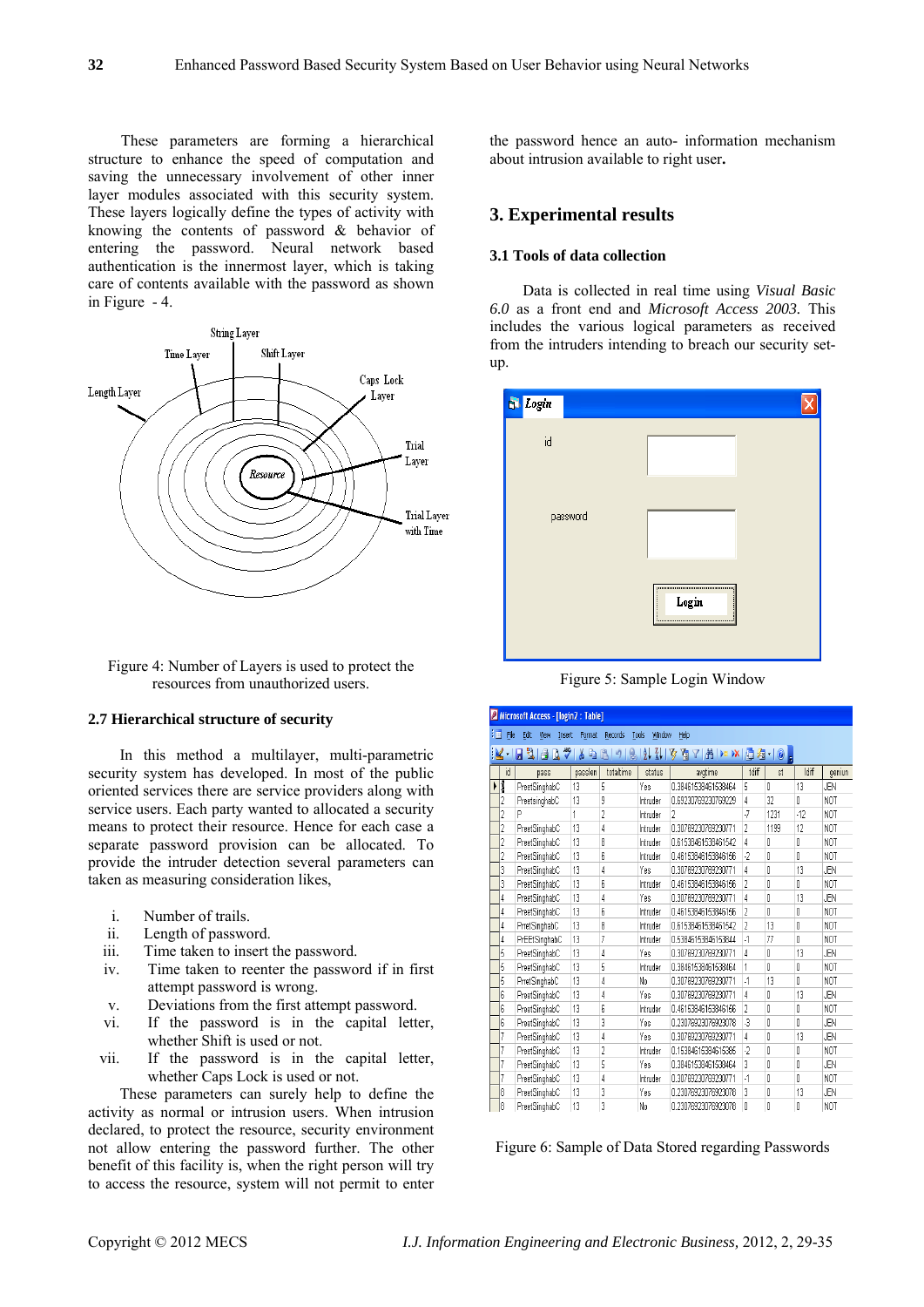The various parameters are shown above in Microsoft Access figure-6 are

- *1.* Login ID *(id.)*
- *2.* Password *(pass.)*
- *3.* Password Length *(passlen).*
- *4.* Total time to enter the password *(totaltime).*
- *5.* Status means login is done or not *(status.)*
- *6.* Average time to enter the whole password *(avgtime).*
- 7. Time difference between the two passwords if in the first attempt login is not done/successful *(tdiff).*
- 8. Deviation from the current/actual password *(st).*
- 9. Length difference from the current/old attempt password *(ldiff).*
- 10. Whether a user is genuine or not *(geniun).*

| <b>Ⅲ</b> login : Table |    |               |         |           |                   |  |  |  |
|------------------------|----|---------------|---------|-----------|-------------------|--|--|--|
|                        | id | pass          | passlen | totaltime | shift             |  |  |  |
|                        |    | Preet         | 5       |           | 100000            |  |  |  |
|                        |    | PreetSinghabC | 13      | 4         | 000001000000010   |  |  |  |
|                        | З  | PreetSinghabC | 13      | 4         | 000001000000010   |  |  |  |
|                        | 4  | PreetSinghabC | 13      | з         | 000001000000010   |  |  |  |
|                        | 5  | PreetSinghabC | 13      | з         | 00001001000000010 |  |  |  |
|                        | 6  | PreetSinghabC | 13      | з         | 000001000000010   |  |  |  |
|                        |    | PreetSinghabC | 13      | 5         | 000001000000010   |  |  |  |
|                        | 8  | PreetSinghabC | 13      | з         | 000001000000010   |  |  |  |
|                        | 9  | PreetSinghabC | 13      | 6         | 0000010000000010  |  |  |  |

#### Figure 7: Recognize the Behavior of user in first attempt

In the figure 7, in column shift, it recognizes/saves the typing behavior (*Shift* and/or *Caps Lock* used to enter the *Block letters* in *Password*) of the user when the first time authorized user login to his/her account and matches it with when the user attempts to login again to his/her account. If the typing behavior is matched with the authorized user as well as other logical parameters as discussed above are also matched then login is successful otherwise the login is unsuccessful.

### **3.2 Training using neural networks**

With the help of *Weka* Simulator (Version 3.7) using the above logical parameters as received from the intruder intending to breach our security system, we train the neural network with *Multilayer Perceptron* to find whether the user is genuine or not based upon user behavior at real-time and found that the accuracy is 100% as shown in table-1.

Table1**:**Defining the Network Parameters

| <b>Parameter</b>        | <b>Values</b> |
|-------------------------|---------------|
| Number of Training Data | 120           |
| Number of Testing Data  | 20            |
| Number of Hidden Layers | 2             |
| Learning Rate           | 0.3           |
| Momentum                | 0.2           |
| Validation Threshold    | 20            |
| Total no of Epochs      | 500           |
| Error Per Epoch         | 0.0000375     |
| Accuracy                | 100 %         |

The above table -1 shows maximum accuracy obtained during training of multilayer perceptron with 10 cross validation. For the cross validation purpose we divide 70% data for training, 15% data for validation and 15% data for testing of networks.

The following are the snapshots of data training (figure -8) & data testing (figure -9) with the help of W*eka* simulator.

```
Time taken to build model: 1.84 seconds
 === Evaluation on training set ===
 === Summary ===
Correctly Classified Instances
                                             120
                                                                  100
                                                                            \ddot{\phantom{1}}Incorrectly Classified Instances
                                              \overline{0}\overline{0}\ddot{\mathbf{z}}Kappa statistic
                                              \overline{1}Mean absolute error
                                               0.005Root mean squared error
                                              0.0061
Relative absolute error
                                              1.1903 $
Root relative squared error
                                              1.33563Coverage of cases (0.95 level)
                                             100 \frac{1}{3}Mean rel. region size (0.95 level)
                                             -50- Ş
Total Number of Instances
                                              120
 === Detailed Accuracy By Class ===
                 TP Rate FP Rate Precision Recall F-Measure ROC Area Class
                   \begin{array}{cccccccccc} 1 & & & & 0 & & & \end{array}\mathbf{1}\mathbf{1} , and \mathbf{1}\mathbf{1}JEN
                   \overline{1}\overline{0}\overline{1}\overline{1}-1\overline{1}NOT
                \sim 1
                                            \overline{1}\overline{1}\overline{1}Weighted Avg.
                               \sim=== Confusion Matrix ===
  a \ b \ \leftarrow \text{classified as}36 - 0 + a = JEN0.84 | b = NOT
```
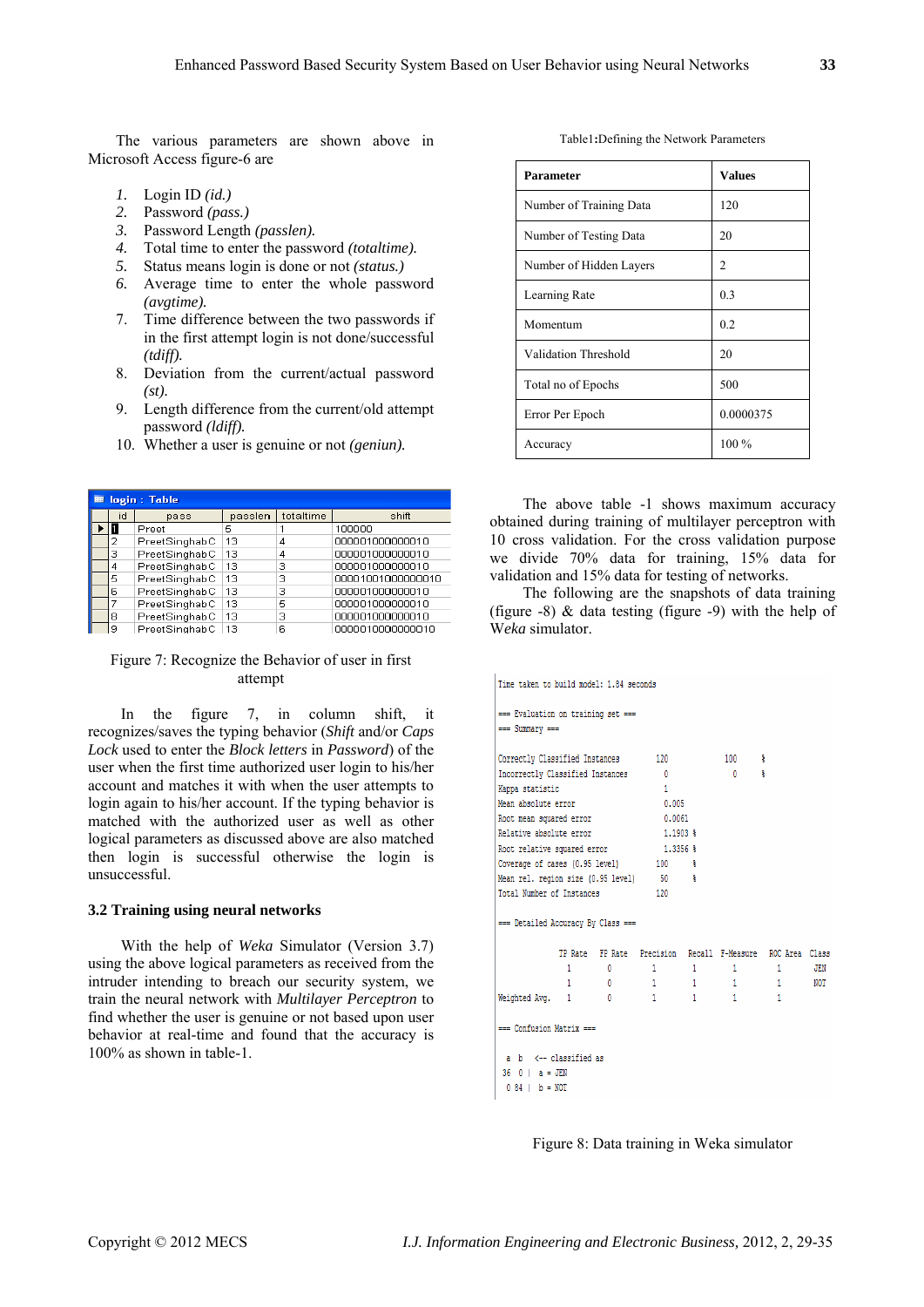In the above figure 8, *Weka* build a model which has taken 1.84 seconds, total number of instances are taken '120' out of which '36' users are *genuine* and '84' users are *not-genuine* as shown in *Confusion Matrix.* 

| Time taken to build model: 0.66 seconds |    |   |                     |              |              |                                                          |            |  |
|-----------------------------------------|----|---|---------------------|--------------|--------------|----------------------------------------------------------|------------|--|
| === Evaluation on test set ===          |    |   |                     |              |              |                                                          |            |  |
| $==$ Summary $==$                       |    |   |                     |              |              |                                                          |            |  |
| Correctly Classified Instances          | 20 |   | $100$ $\frac{8}{3}$ |              |              |                                                          |            |  |
| Incorrectly Classified Instances        |    |   | $\mathbf{0}$        |              |              |                                                          |            |  |
| Kappa statistic                         |    |   | 1                   |              |              |                                                          |            |  |
| Mean absolute error                     |    |   | 0.0063              |              |              |                                                          |            |  |
|                                         |    |   | 0.007               |              |              |                                                          |            |  |
| Root mean squared error                 |    |   |                     |              |              |                                                          |            |  |
| Relative absolute error                 |    |   | 1,3028 %            |              |              |                                                          |            |  |
| Root relative squared error             |    |   | $1.3559$ \$         |              |              |                                                          |            |  |
| Coverage of cases (0.95 level) 100 %    |    |   |                     |              |              |                                                          |            |  |
| Mean rel. region size (0.95 level) 50 % |    |   |                     |              |              |                                                          |            |  |
| Total Number of Instances               |    |   | 20                  |              |              |                                                          |            |  |
| === Detailed Accuracy By Class ===      |    |   |                     |              |              |                                                          |            |  |
|                                         |    |   |                     |              |              |                                                          |            |  |
|                                         |    |   |                     |              |              | TP Rate FP Rate Precision Recall F-Measure ROC Area Clas |            |  |
|                                         | 1  | 0 | 1.                  | 1            | $1 -$        | 1                                                        | JEN        |  |
|                                         | 1. | 0 | $\sim$ $-1$<br>1.   |              | $1 - 1$      | $\mathbf{1}$                                             | <b>NOT</b> |  |
| Weighted Avg. 1                         |    | 0 | 1.                  | $\mathbf{1}$ | $\mathbf{1}$ | 1                                                        |            |  |
| $==$ Confusion Matrix $==$              |    |   |                     |              |              |                                                          |            |  |
| a b <-- classified as                   |    |   |                     |              |              |                                                          |            |  |
| $0 \t 0 \t - =$ TFN                     |    |   |                     |              |              |                                                          |            |  |

Figure 9: Data testing in Weka simulator

In the above figure 9, *Weka* build a model which has taken 0.66 seconds, total number of instances are taken '20' out of which '9' users are *genuine* and '11' users are *not-genuine* as shown in *Confusion Matrix.* 

#### **4. Advantages of the proposed system**

 $0 11$  |  $b = NOT$ 

In summary the security system given in this paper having advantages like: -

- 1. Simple & similar design like conventional system.
- 2. Easy to implement.
- 3. No extra hardware required.
- 4. Free from service provider faith ness circumference.
- 5. It provides intrusion detection facility.
- 6. Hierarchical protection gives optimum use of security model with high processing speed.
- 7. It provides multi-user facility from same security environment.
- 8. Can be used /implemented in wide range of applications i.e. for standalone computers, Network systems and/or online systems etc.
- 9. Account can be protected by allocating the maximum number of attempts/trials to the user by locking the account, when login to account is un-successful. Hence, provides better security.

10. It is impossible to break the password with brute force attack because it is depending upon the user behavior and other logical parameters like total time, average time etc.

# **5. Conclusion**

This new method based on user behavior using neural network is simple in designing which provides high level of security & at the same time is also cost effective because it does not need any extra hardware. Keyboard Dynamics, being one of the cheapest forms of biometric, has great scope. It is easy to implement on the password based system or systems. This system also discriminate the users on the basis of their typing behavior as a genuine user and non-genuine user. This method have the number of application numerous irrespective of their nature. With this method two ways security is used which provides more security to password based systems & gives new direction of development to password based security system.

#### **References**

[1] D. Shanmugapriya and G. Padmavathi, "A Survey" of Biometric keystroke Dynamics: Approaches, Security and Challenges", (IJCSIS) International Journal of Computer Science and Information Security, Vol. 5, No. 1, 2009.

[2]R. Giot, M. El-Abed, C. Rosenberger, "Keystroke Dynamics Authentication for Collaborative Systems" 2009.

[3] A. Peacock, X. Ke and M. Wilkerson, "Typing patterns: A key to user Identification", IEEE Security and Privacy 2(5) (2004).

[4] L. O'Gorman, "Comparing Passwords, Tokens, and Biometrics for User Authentication", Proceedings of the IEEE, Vol. 91, No. 12, Dec, pp. 2019-2040, 2003.

[5] A. K. Jain, A. Ross and S. Prabhakar, "An Introduction to Biometric Recognition", IEEE Transactions on Circuits and Systems for Video Technology, Special Issue on Image- and Video-Based Biometrics, Vol. 14, No. 1, January 2004.

[6] A. Awad, E. Ahmed, and I. Traore, "Anomaly Intrusion Detection based on Biometrics", Proceedings of the IEEE, 2005.

[7] M. K. Singh, "Password Based a Generalize Robust Security System design using Neural Network", IJCSI International Journal of Computer Science Issues, Vol. 4, No. 2, 2009